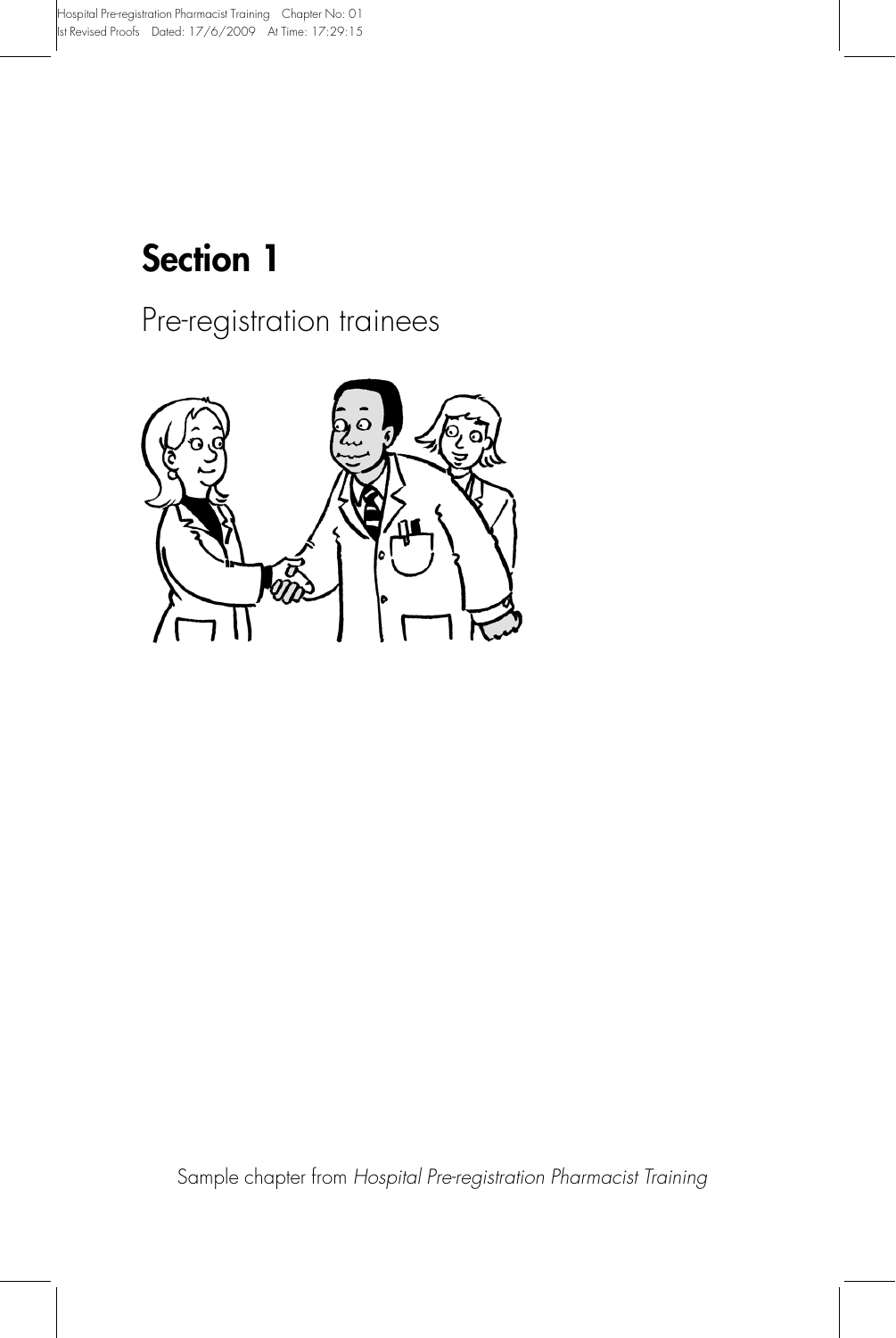Hospital Pre-registration Pharmacist Training Chapter No: 01 Ist Revised Proofs Dated: 17/6/2009 At Time: 17:29:15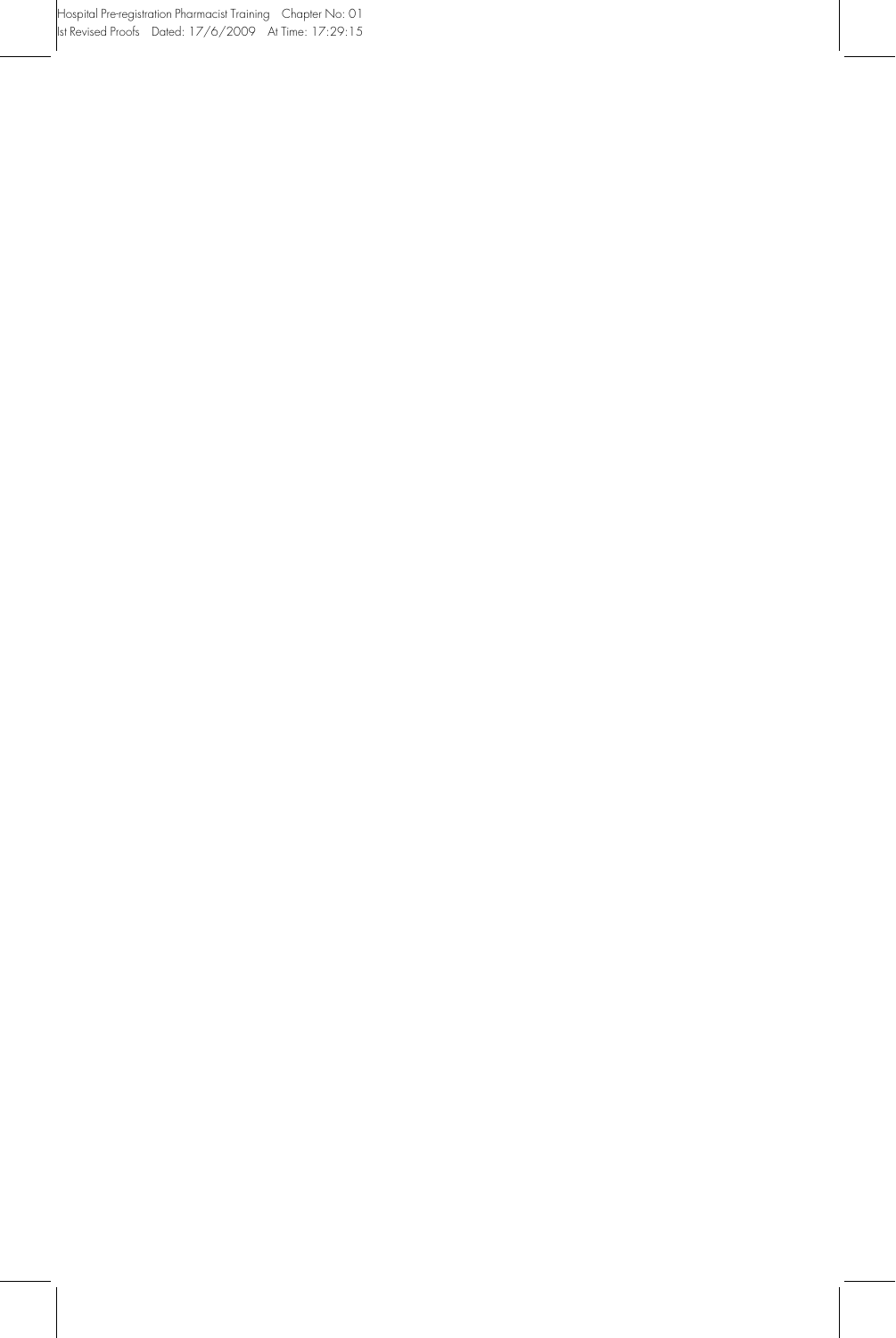# Expectations of the pre-registration  $p = 1$

Congratulations! You've just got yourself a Masters degree and had the graduation ceremony and have got yourself a job as a 'pre-registration pharmacist'. You're on top of the world! You've seen it all and done it all during your 4 years at university and you can't wait to start your pre-reg placement to put into practice everything that you've learned.

1<br>1<br>1

Be careful though! We're warning you now that, when you start your pre-reg placement, you will NOT be treated as a 'pharmacist' even though 'pre-registration pharmacist' is your job title. You will also not feel like a pharmacist. The position that you hold is definitely a trainee position, and you are there to learn, on top of delivering some aspect of the pharmacy service. You will feel like you have come from the top of the pile and landed firmly at the bottom once again. And you will probably get that feeling every time that you start a new rotation and learn a new skill.

Another word of warning is that, although you are a 'pre-registration pharmacist', you are not legally allowed to call yourself a 'pharmacist' until you are registered with the Royal Pharmaceutical Society of Great Britain (RPSGB) as a registered, practising pharmacist, and that happens only when you have fulfilled all of the RPSGB performance standards and passed the registration examination, and your pre-reg tutor has signed you off as being fit to be a pharmacist. So, do NOT introduce yourself as a pharmacist to patients or other healthcare professionals, because you can't call yourself that – yet.

You need to think about how you are going to introduce yourself to patients and other healthcare staff. It is worth noting that pre-reg house officers (PRHOs) are qualified doctors in their first years of foundation training, and are known as FY1s or FY2s, whereas a pre-reg pharmacist has not yet qualified as a pharmacist. Some pre-regs call themselves students or trainees whereas others say that they are 'from pharmacy'. You will need to find out from your workplace what their preference for you is because to call yourself a pharmacist when you are not is illegal.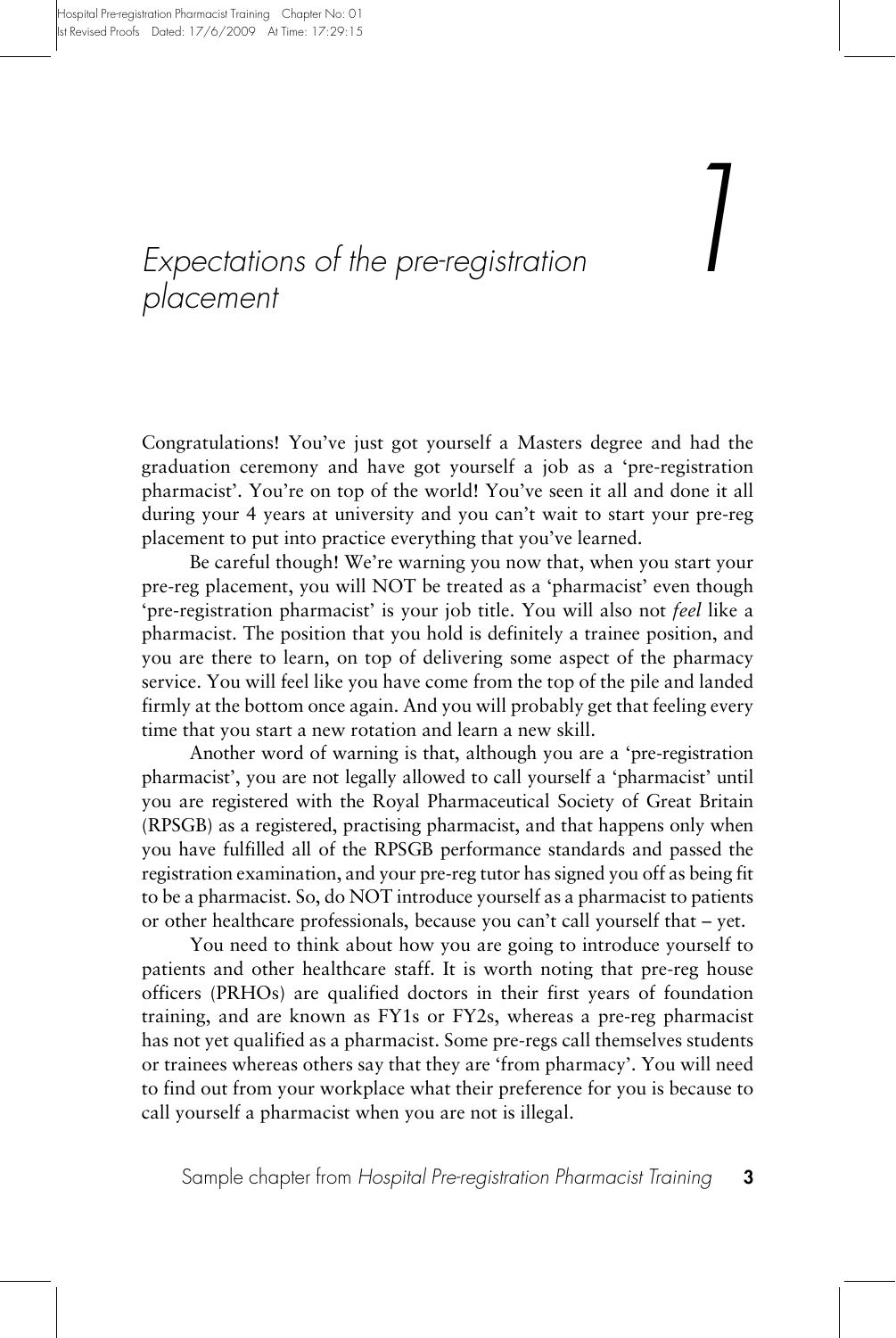When you start work, expectations from the staff will vary wildly. This may be slightly confusing. What standing you have in your pharmacy as a 'pre-reg' depends entirely on the culture of your workplace, and more specifically on the views that the people with whom you work have with regard to 'pre-regs'. It also depends on what jobs a pre-reg is supposed to do at your workplace. In some hospitals you will be given a lot of responsibility and chucked in at the deep end right from the start, but in others your level of responsibility will grow as you progress throughout the training year. In addition, some people 'like' pre-regs and understand the whole point of pre-reg training, but many others do not!

The confusion is understandable because, although you are not students anymore, you are certainly not independent practitioners yet; you still need a lot of training (especially at the beginning of the year) to enable you to do anything at all and, by the end of the training year, you are expected to be a fully functioning pharmacist and may well be in charge of the people who have given you training throughout your pre-reg year.

'In terms of making decisions I feel very protected because I'm not allowed to do anything without supervision. Having come from a community background where I used to act with some autonomy, I'm finding this supervision smothering already.'

The first thing to say about your pre-reg placement is that you are a salaried employee, and therefore you are being paid to work. Becoming an actual employee may come as a bit of a shock to many of you, but this change in your status means that there needs to be a corresponding change of attitude.

As a student, did you find it hard to get out of bed and turn up to your 9 am lectures? Did you decide where and which classes you attended? Did you somehow accidentally end up having 3-hour lunch breaks? Did you work half-heartedly at some of the subjects that you weren't so interested in? Were you always late, if you ever showed up at all?

Of course you did – you were a student! Needless to say, this type of behaviour would be frowned upon in a workplace.

When you start work you need to bear in mind some really simple things that people who have had some experience of (having worked before) might take for granted.

As you will be working in a workplace, so you will be working with professionals and so you need to turn up to work on time and look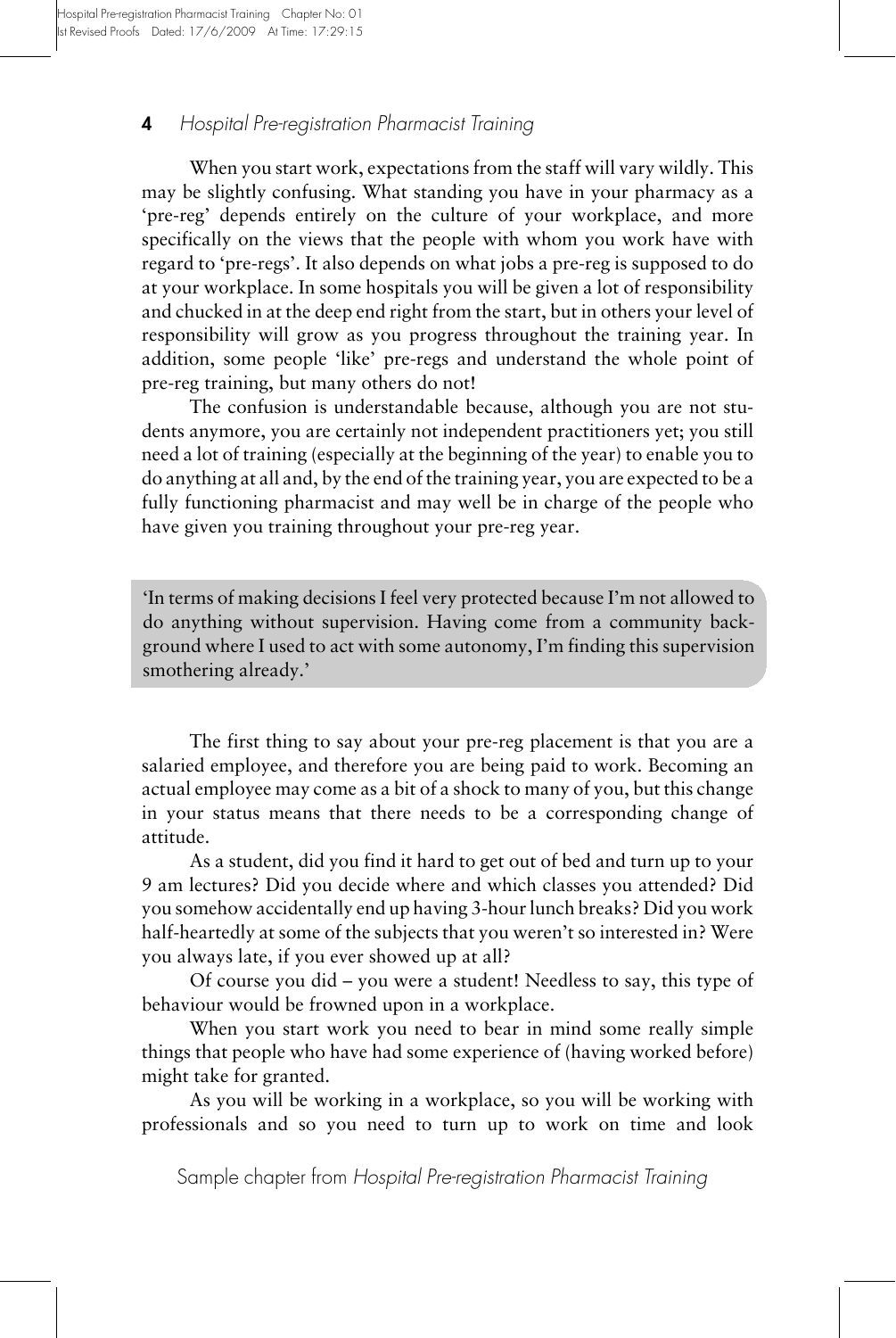professional (no more uni days). You will be working with many different types of professionals within the workplace and also with many different types of people as patients, so you need to present a 'professional' persona while in the workplace.

So, what do we mean exactly when we say 'professional'? If you look at a dictionary the definition is something like the following (from http:// dictionary.reference.com):

- 1. Following an occupation as a means of livelihood or for gain: a professional builder.
- 2. Of, pertaining to, or connected with a profession: *professional studies*.
- 3. Appropriate to a profession: professional objectivity.
- 4. Engaged in one of the learned professions: a lawyer is a professional person.
- 5. Following as a business an occupation ordinarily engaged in as a pastime: a professional golfer.
- 6. Making a business or constant practice of something not properly to be regarded as a business: 'A salesman,' he said, 'is a professional optimist.'
- 7. Undertaken or engaged in as a means of livelihood or for gain: professional baseball.
- 8. Of or for a professional person or his or her place of business or work: a professional apartment; professional equipment.
- 9. Done by a professional; expert: professional car repairs.

Being a professional is defined as the following (from http://dictionary. reference.com):

- A person who belongs to one of the professions, especially one of the learned professions.
- A person who earns a living in a sport or other occupation frequently engaged in by amateurs: golf professional.
- An expert player, as of golf or tennis, serving as a teacher, consultant, performer or contestant: pro.
- A person who is expert at his or her work: you can tell by her comments that this editor is a real professional.

A more academic example of professionalism is:

'Professionalism is demonstrated through a foundation of clinical competence, communication skills, and ethical and legal understanding upon which is built the aspiration to and wise application of the principles of professionalism, excellence, humanism, accountability & altruism.' (Stern, 2006, page 19)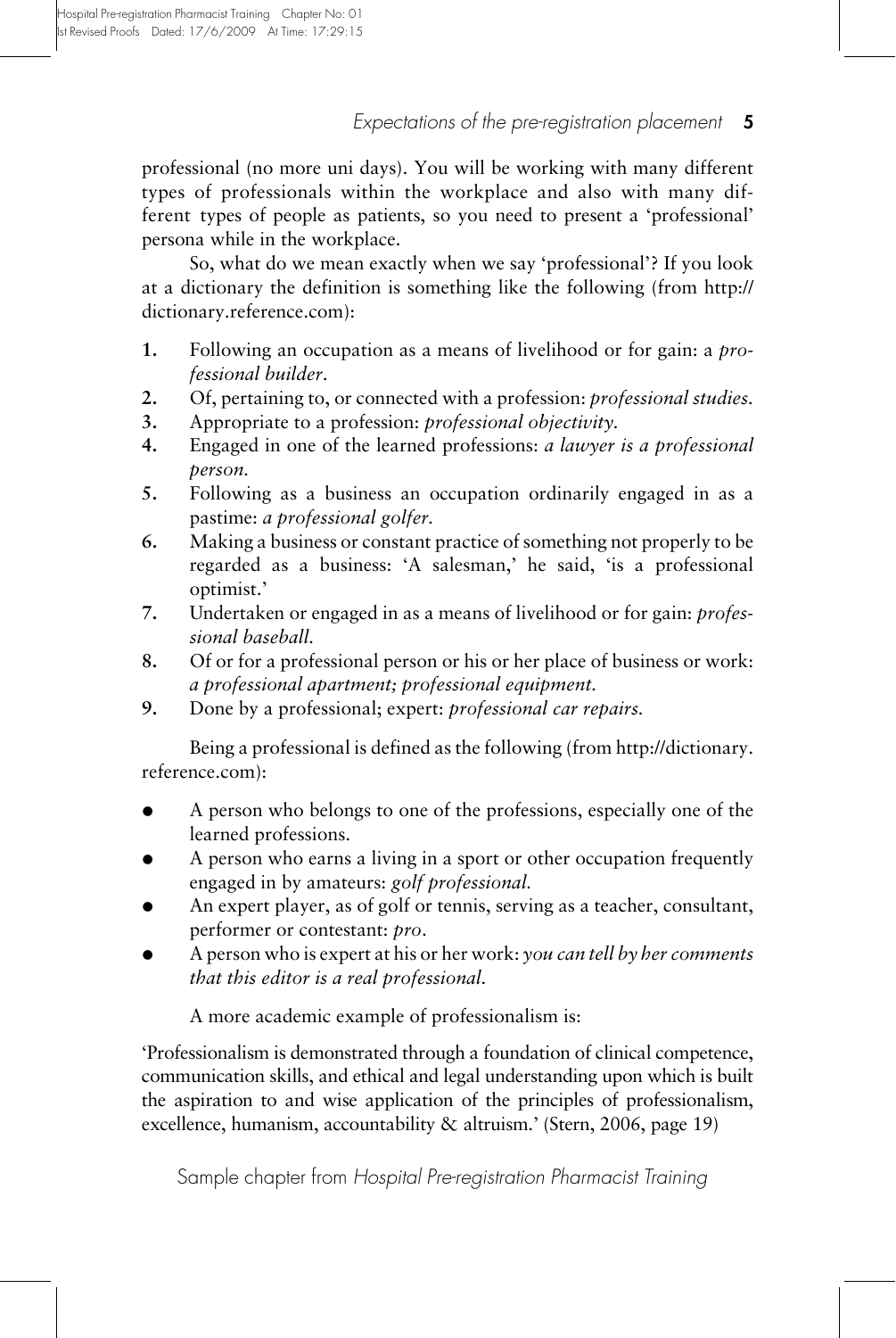

Figure 1.1 A definition of professionalism. (Reproduced with permission from Stern, 2006.)

In professionalism:

- excellence is a commitment to competence and a desire to exceed ordinary standards
- accountability includes self-regulation, standard setting, managing conflicts of interest and the acceptance of responsibility
- altruism is ensuring that pharmacists act in the best interests of patients and not self-interest
- humanism is behaving with respect, compassion, empathy, honour and integrity.

We actually don't mean any of the above when we say that you need to be 'professional'! Being professional (to us) means that you need to display a set of behaviours that would normally be acceptable for somebody who has the same standing, and in the same environment as you, providing a particular service. So, what do you need to do to be professional? We think that there are many different facets, including the following:

- Timekeeping: being on time is very important and completing work to deadlines is also very important. When you are in your rotations, you are expected to do many things at the same time, so organising and prioritising your work to enable you to deliver all your work to the required deadlines are important.
- Dressing appropriately: different workplaces have different dress codes, so the key word here is 'appropriately'. You need to measure yourself by what is deemed acceptable in the workplace that you are in.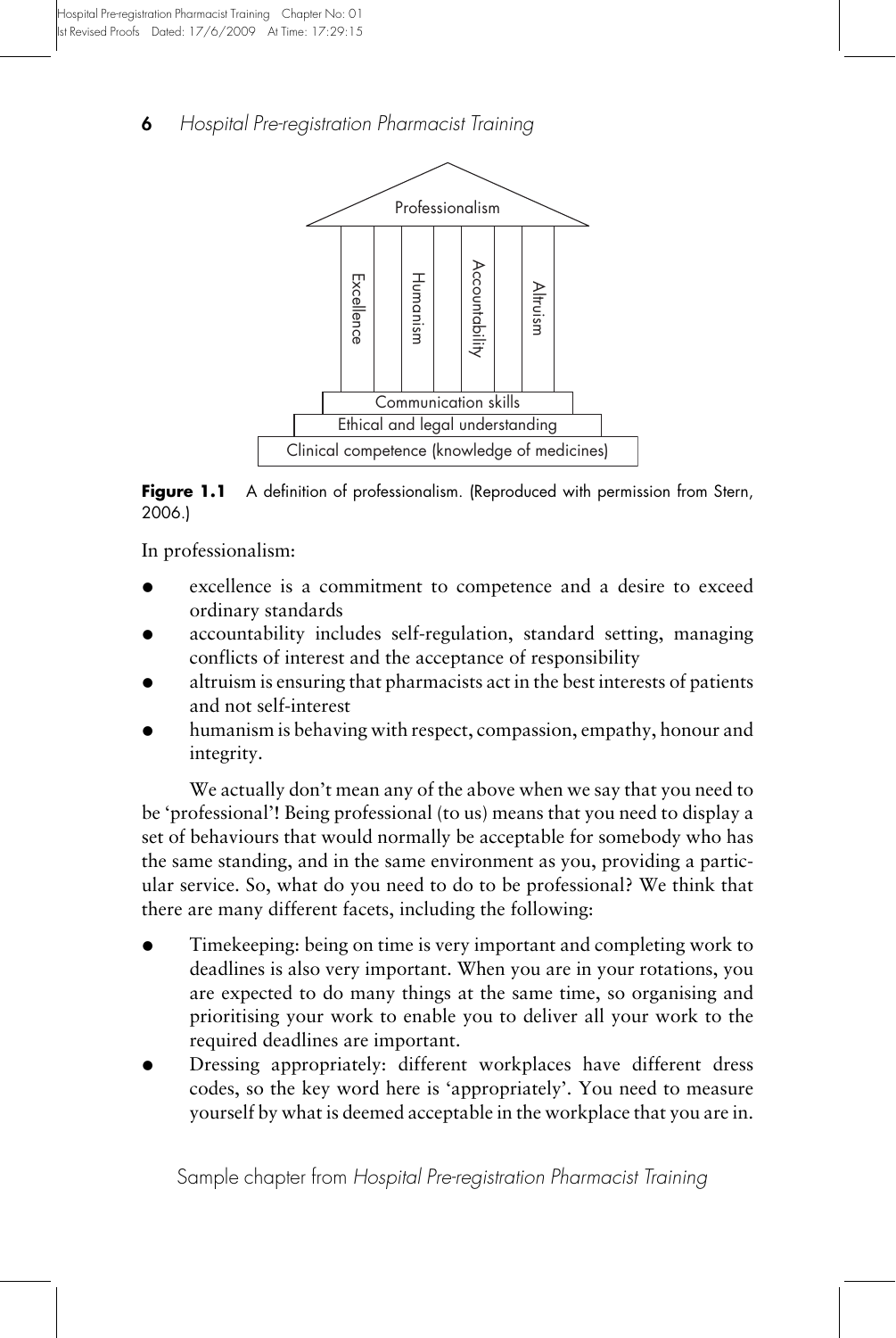## Expectations of the pre-registration placement 7

Whatever the dress code is, try to create a professional image. Make sure that you wear clean and appropriate clothing, and pay attention to grooming and personal cleanliness. How would it make you feel if you went to a hospital and were confronted by staff who were not very clean? It would make you think that the hospital was not clean, which brings on the fact that you will be seen by patients as a representative of your organisation and not necessarily as an individual. This is something to bear in mind when you present yourself to the outside world.

- Another issue working in healthcare is knowing what you are talking about. At university, if you do not know something you can bluff your way through and hope that you can pick up some points in an exam somewhere along the way; in a work situation, probably involving patients' wellbeing, you had better be sure that you check your facts otherwise harm may come to them and that is not acceptable.
- Completing work to deadlines is a very important skill to develop too at university maybe your final mark might have suffered due to the late handing in of work; in a work environment, once again, finding the right answer in time may prevent harm to your patient.
- Having an approachable and helpful persona helps you to fit into the work team.
- Being respectful to other people without being a pushover is also a very useful (but hard) skill to have. You need to present yourself in a business-like manner, whether you interact with people in person, on the phone, via email or by writing.
- Also, no matter whether or not you did well in your degree, the test of a professional is how all that knowledge is applied in the workplace, which means that you need to show some common sense. No one said that being professional was going to be easy!

As part of your employment contract you will have an allocated number of days that you can take off as annual leave; the current number of days is 27 and, in some organisations, is split pro rata into the NHS year (April to March), meaning that you need to have taken a number of days by the end of March of your year, with the rest being carried forward into the remainder of your year.

During your university days, there would have been regular breaks at the start/end and mid-semester – half-term holidays do not feature! This means that you should try to spread your annual leave evenly throughout the year; in some rotations they may require you to take a certain proportion of your allowance to ensure that you do not take lots of annual leave in one block, leaving a particular rotation without a pre-reg for a long time. As you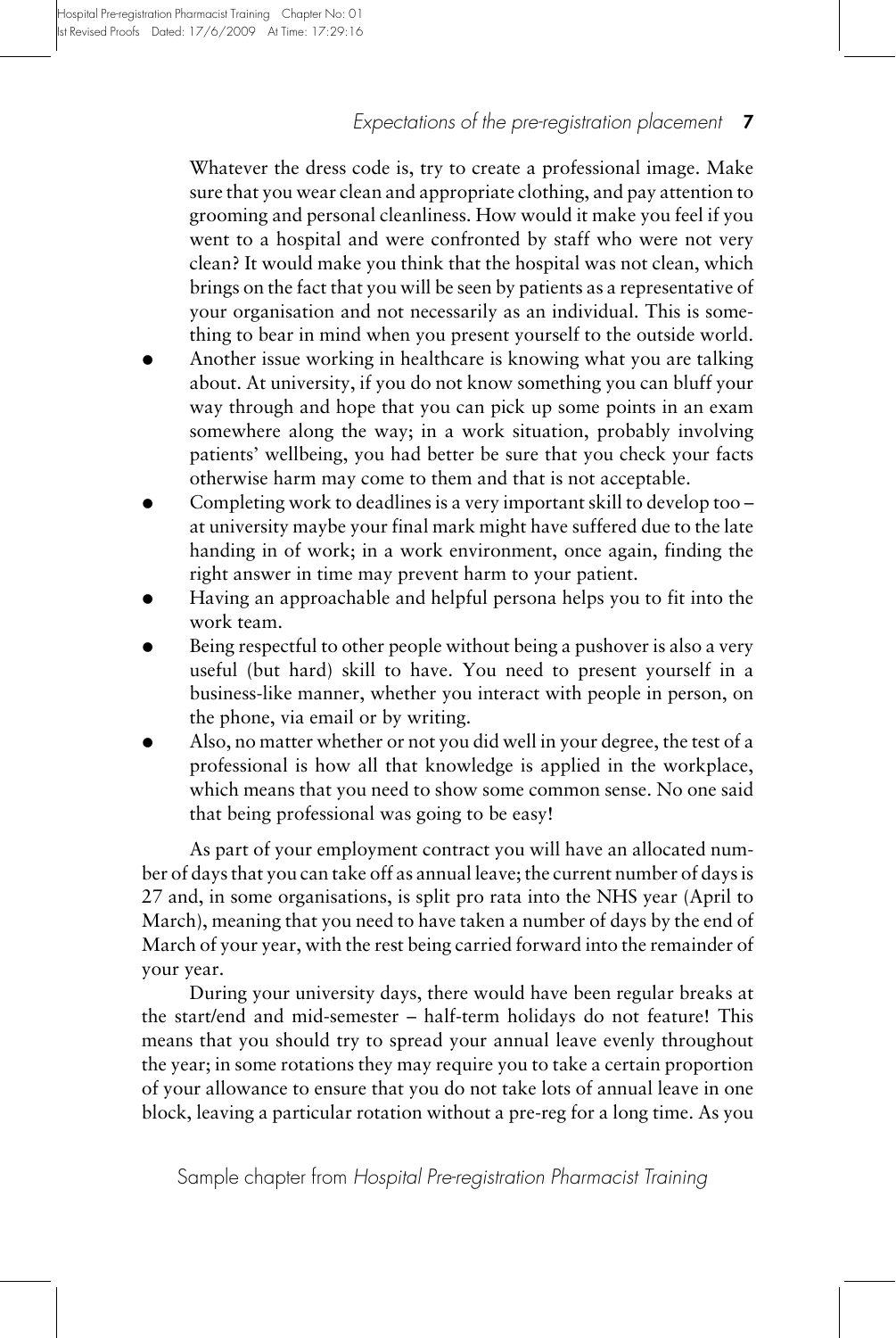will probably be the newest member of staff, and one of the most junior, you will have very little time in which to think about, and apply for, annual leave hotspots such as the Christmas/New Year period; unless you can get in quick enough and plead your case, you may find yourself working some of this time.

Please be aware that the RPSGB states that you need to have completed a certain number of weeks of training by the time that you take your exam. This means that if you have had any extended period of sickness you will need to check whether or not you are eligible to sit the registration exam under the RPSGB byelaws; more information can be obtained from your pre-reg tutor or manager. If you have been sick for an extended period of time, you may be asked to extend your pre-reg training period to comply with the minimum number of weeks or you may need to forfeit some of your annual leave allocation. This is at the discretion of your pre-reg tutor who will seek guidance from both the RPSGB and the human resources team at the hospital.

Also, remember that, unlike university where you chose to be in classes when you wanted to, as an employee you are required to turn up to work unless you have notified your relevant managers otherwise. Any unauthorised absence from work will probably be dealt with severely in a formal manner. There are health and safety issues surrounding everybody knowing where you are.

Wherever you are doing your pre-reg placement you will have a range of different learning experiences offered to you. These 'learning experiences' are normally presented as a number of different rotations in different areas of the pharmacy.While at university, you were told what to learn and how to learn it. During your pre-reg placement, the situation is very different. You will be treated as an adult and need to take responsibility for your own learning.

While you work through your various rotations, it can be very easy to blindly do what people tell you to do without thinking about things. It is up to you to make the most of your pre-reg year. The motivation for your success in this year should come from within.

The flipside to this is that you mustn't try to run before you can walk. Remember that you must learn the mundane and routine things first, so that you have a good grounding of how things work (such as how medicines are procured, stored and distributed to the wards), before you move on to learning the more complicated, 'sexy', clinical things. Remember that everything that you learn during your pre-reg year is important, even though you may not know the relevance of what you are doing at the time.

We always say to our tutees: 'We don't mind if you don't work hard during your pre-reg year and don't pass your exam; we've done our pre-reg year, we've done our registration exam.' We think that whoever is looking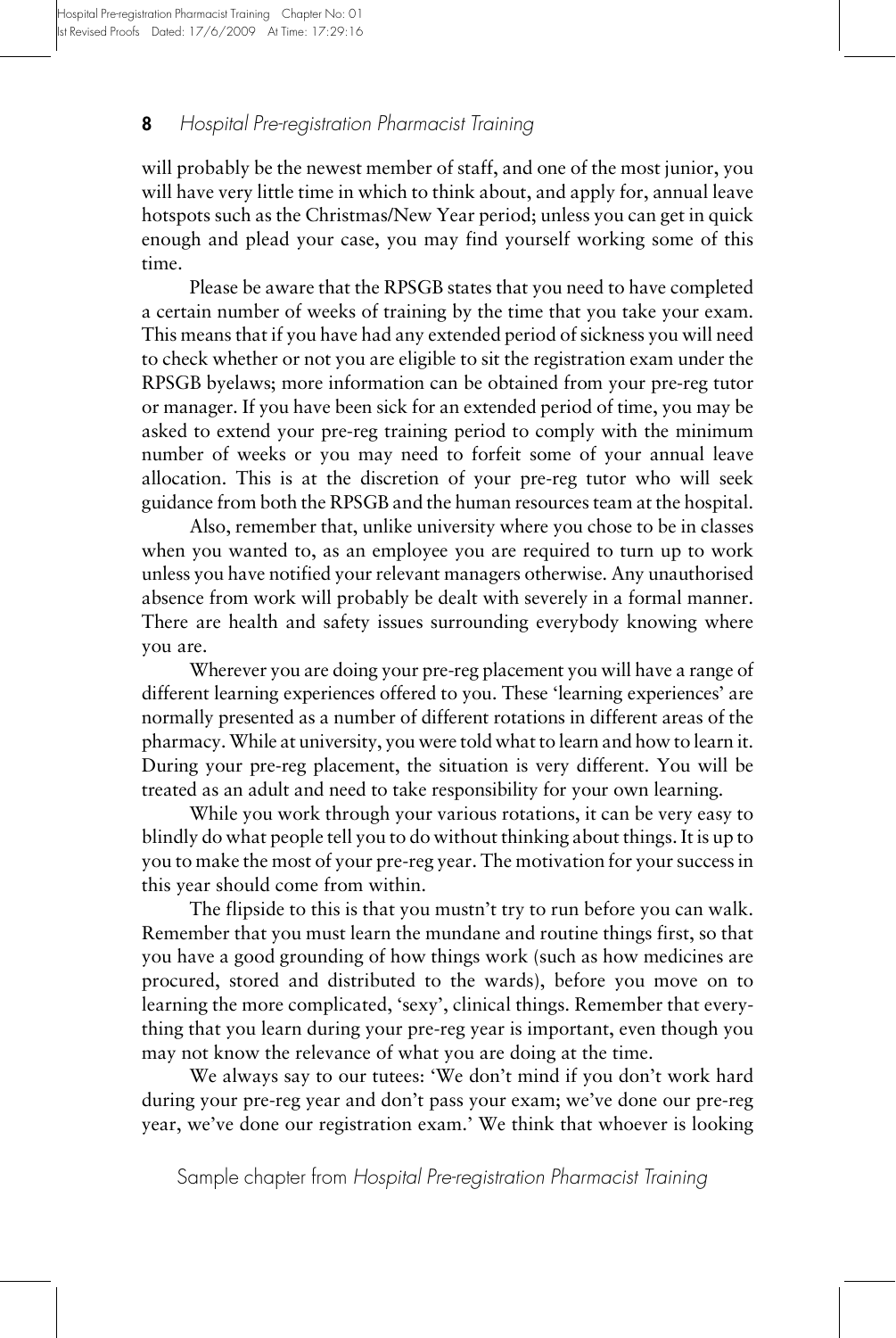after you in your rotations will have a similar view. It is not their responsibility to make sure that you learn from what you do. It's YOURS!

Until now you have probably only ever hung around with people whom you liked – it makes sense NOT to be with people whom you don't like. But, in a work environment, you may not have the opportunity to avoid people whom you do not like. It is hard, but you need to learn the art of working with people with whom you do not get on. So just bear in mind that you may not like everybody with whom you work, and they may not necessarily like you either, but in a workplace there are jobs to be done and that is the most important thing.

You will be working in many different teams during your pre-reg training year, so you need to develop some team-working skills. At first, it is likely that you will be treated as the most junior member of staff – as you probably know the least! As the training year progresses, your role will constantly change so that, by the end of the year, your role in the pharmacy team is significantly different to that at the start of the year. You will make that transition from student to professional, from trainee to pharmacist.

Bear in mind that it is not just pharmacists who work in a pharmacy or in a hospital. Try not to have any preconceived ideas as to what role befits different people – you will be surprised! And you will find that you are managed by technicians and assistants on a daily basis.

#### WHAT IS CLINICAL PHARMACY AND WHERE **DOES IT HAPPEN?** DOES IT HAPPEN?

One final point about 'clinical pharmacy': spending time on wards does not necessarily guarantee that you are doing 'clinical pharmacy'. What is this 'clinical pharmacy' and what does it mean to be a clinical pharmacist? We believe that ALL pharmacy is clinical pharmacy, whether you are on the wards or working in distribution, or anywhere else. Clinical pharmacy happens in a person's head – it is the thought behind what you are doing. This means that every pharmacist is a clinical pharmacist, whatever sector he or she is working in, and whatever setting he or she is practising in. Make sure that, wherever you are and whatever you are doing, you are training yourself to be a 'clinical pharmacist'.

'In my first rotation, the staff expected a lot from me right from the very beginning. Maybe staff should have lower expectations if pre-regs are going there for first rotation and the first week should be orientation, and there should be no unsupervised working in the first part of the rotation.'